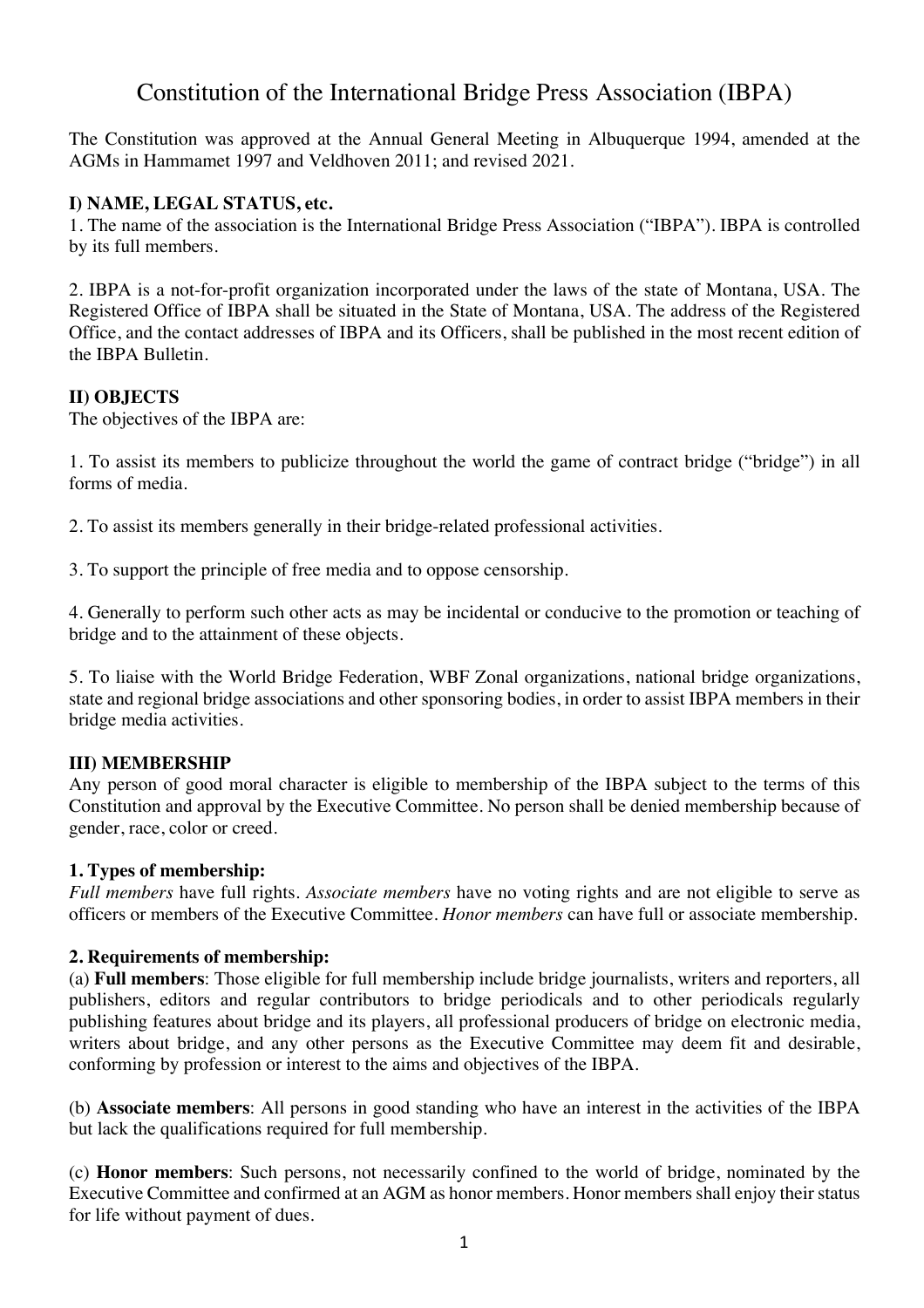# **3. Applications for membership**

(a) Applications for membership shall be made in writing, accompanied by:

(i) full name and address;

(ii) a description of the applicant's qualifications, if the application is for full membership;

(iii) the prescribed application fee;

(iv) the prescribed membership dues;

(v) any additional fee(s) as provided in IBPA's bylaws or regulations; or decided at AGM.

(b) The application shall be transmitted to the Membership Secretary. Membership and category of membership is subject to approval or rejection by the Executive Committee. Any person whose application for membership is rejected may appeal that decision to the next AGM of the IBPA.

(c) By applying for membership the applicant agrees that the IBPA will collect, and keep on file, the member's personal data that IBPA requires; whether in relation to legal requirements, internal regulations, other legitimate purposes, or to facilitate membership services.

(d) By applying for membership, or renewing membership of the IBPA, the member waives his/her right to have disputes with the organization resolved in any court of law; and agrees to accept a final binding arbitration before the American Arbitration Association ("AAA") by a single arbitrator.

### **4. Membership continues unless:**

(a) The member fails to pay membership dues;

(b) Membership is denied by the Executive Committee;

(c) The member resigns.

#### **IV) MANAGEMENT**

1. There are five officers of the IBPA, consisting of the President, the Executive Vice-President, the Organizational Vice-President, the Secretary and the Treasurer. The officers shall be elected from amongst full members. The election shall be at the AGM in even numbered years for a two year term of office commencing no earlier than the date of the AGM and no later than six months thereafter.

The respective officers shall exercise such powers and perform such duties as are specified in this Constitution, and such additional powers or duties as the Executive Committee shall lawfully from time to time determine.

2. The President is the highest ranking officer of the IBPA and its head. He is the official spokesman of the organization and its organizational leader. If the President's position falls vacant, [s]he shall be replaced by the Executive Vice-President, or, if the Executive Vice-President is not available, by the Organizational Vice-President.

3. The Executive Committee shall fill the position of any other officer falling vacant.

4. The Chairman is elected at the same time, and for the same period, as the five officers. The Chairman is a member of the Executive Committee and has full voting rights.

5. There shall be an Executive Committee consisting of the five officers listed above; the Chairman; and nine members elected for three years on a three year cycle, with three places falling vacant each year.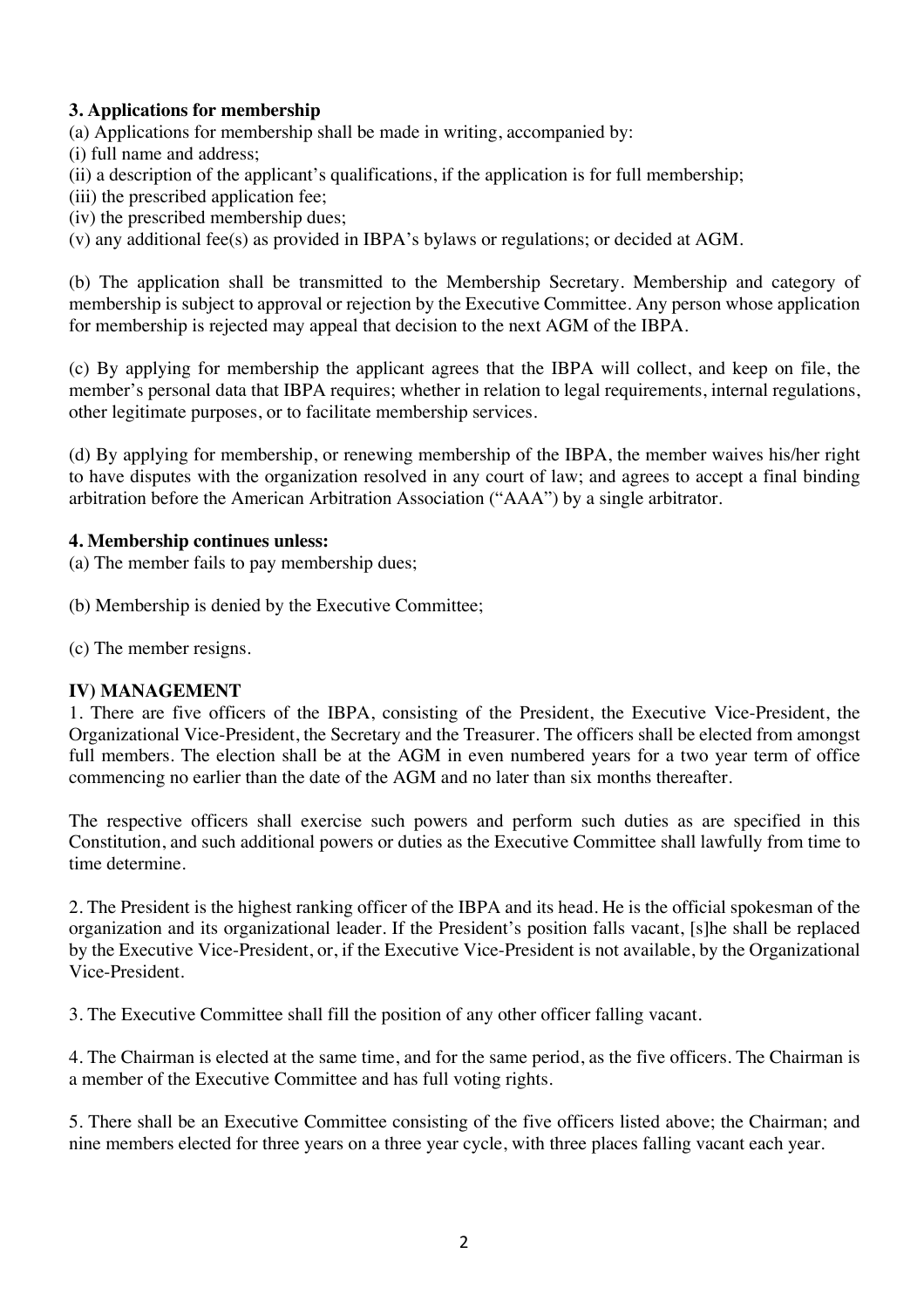6. The Executive Committee shall appoint persons to fill the offices of:

(a) Membership Secretary;

(b) Awards Secretary;

(c) Bulletin Editor;

on such terms as are laid down from time to time by the Executive Committee. Such persons need not be elected members of the Executive Committee; where they are not, they may be co-opted to the Executive Committee but without voting rights.

7. The Control Committee consists of the Auditor and the General Counsel, who are to agree on the third member of the Control Committee. The Control Committee's mission is to exercise supervisory powers over the management of the organization. As such, the Control Committee has the power to:

(a) nominate persons at the AGM for election as officers and to the Executive Committee;

(b) to call Extraordinary General Meetings of the IBPA;

(c) to call for any papers, minutes and accounts emanating from, or which have been before, the Executive Committee.

8. The Auditor shall report to the AGM after having scrutinized the Treasurer's fiscal account, all vouchers and bank statements.

9. *President Emeritus* is an honorary title given to a Past President of the IBPA.

10. The AGM can, upon prior recommendation by the Executive Committee, elect *Zonal Vice-President(s)*. The Zonal Vice President(s) shall be eligible to carry out the duties of the President in his absence but only in so far as they have been invited to carry out such duties by the President. Zonal Vice President(s) may attend meetings of the Executive Committee but shall not have a vote.

# **V) MEETINGS**

1. The convocation of full members in a duly summoned General Meeting (GM) is the highest authority of the IBPA.

2. Proceedings of a GM shall be conducted in accordance with Robert's Rules of order.

3. A quorum for a GM shall consist of at least 20 full members. The chairman of the meeting shall call for an adjourned meeting to be held within seven days if there is no quorum. The quorum for such an adjourned meeting shall be at least 20 full members.

4. There shall be an Annual GM (AGM) once in every calendar year, or at such time as is convenient, but in any event not more than 18 months after the previous AGM.

5. Notice of an AGM must be published at least 30 days in advance, together with a preliminary agenda. Accidental omission to give notice to a member, or non-receipt of notice by a member, shall not invalidate the proceedings of an AGM.

6. Full members have the right to raise issues at an AGM. Issues to be raised at an AGM shall be sent to the President not later than two months before the AGM.

7. The Treasurer shall make his report, with supporting documentation, available for members not less than seven days before the AGM.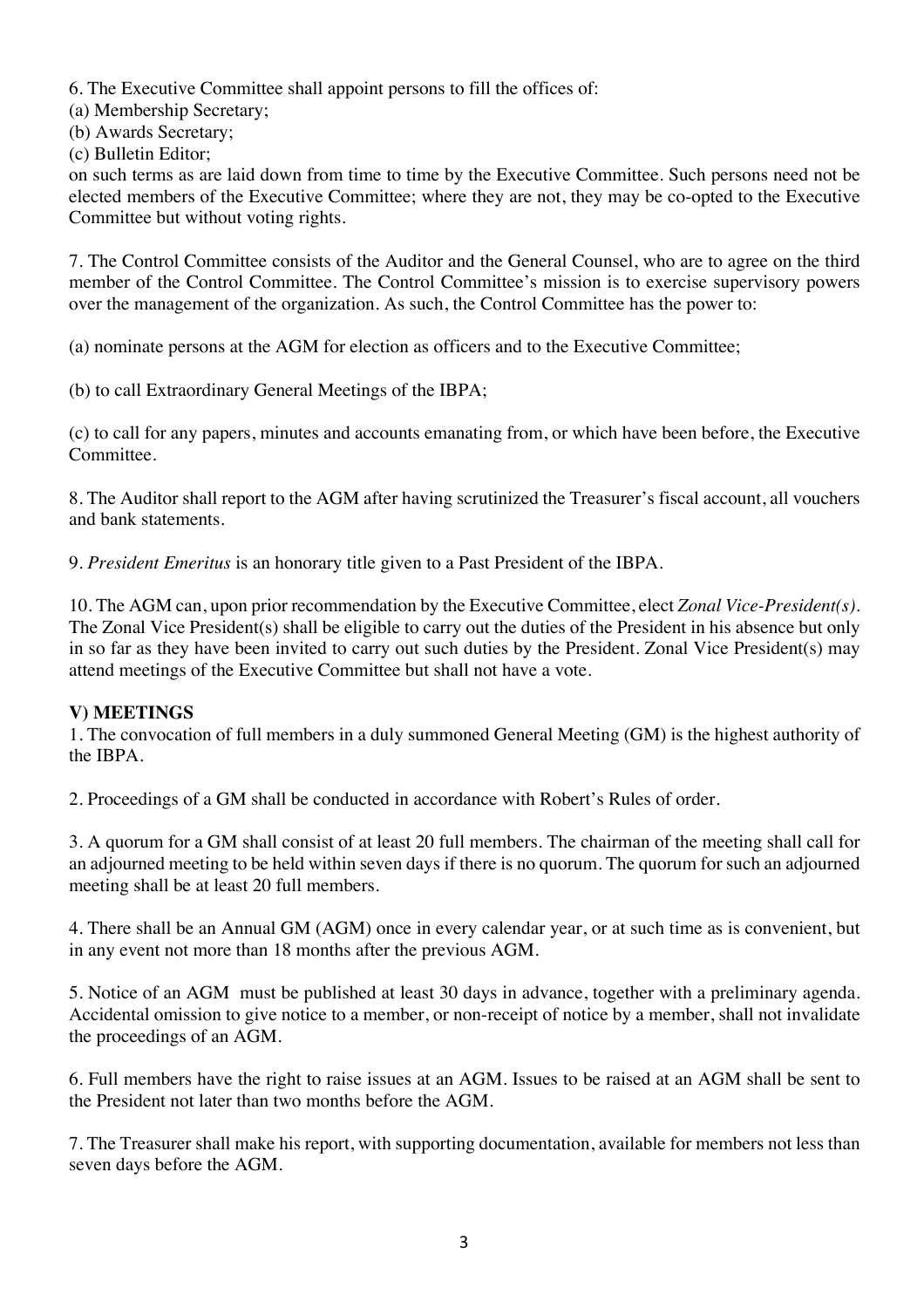### **8. The AGM shall:**

(a) elect a chairman to lead the meeting;

(b) approve or disapprove the summoning to the meeting;

- (c) adopt an agenda for the meeting;
- (d) pay homage to deceased members;

(e) receive the President's written report on developments since the previous AGM;

(f) receive the written report of the Chairman;

(g) receive the written report from the Secretary; the Membership Secretary; the Editor; and the Organizational Vice President, which shall include a summary of the report(s) from the Zonal Vice-President(s);

(h) receive the written financial report and proposed budget from the Treasurer;

- (i) receive the Auditor's report;
- (j) determine the acceptability of the financial statement;

(k) adopt a budget for the coming fiscal year and decide dues for the immediate approaching calendar year;

(l) act on proposals as stated in the agenda;

(m) Elect, when the Constitution so requires, for the term specified: the President; the Executive Vice-President; the Organizational Vice-President; the Treasurer; the Secretary; the Chairman; the Auditor; the General Counsel; any Zonal Vice-President(s) and Honor Members;

(n) elect three members (out of nine) of the Executive Committee for a term of three years, and fill by election any vacancies on the Executive Committee for shorter terms;

(o) elect three members (of three) to the nomination Committee;

(p) bestow IBPA awards;

(q) hear any other miscellaneous business not entered on the agenda. No vote shall be taken under this point, but the AGM may decide to enter the matter on the agenda for the next GM;

9. An Extraordinary GM (EGM) can be called by the AGM; the Executive Committee; the Control Committee; and upon written request of not less than one third of all full members identifying the purpose of the meeting;

10. Notice of an EGM, together with a preliminary agenda, must be published by the Secretary at least 15 days in advance of the meeting. An EGM shall only address issues identified in the agenda. Accidental omission to give notice to a member, or non-receipt of notice by a member, shall not invalidate the proceedings of an EGM;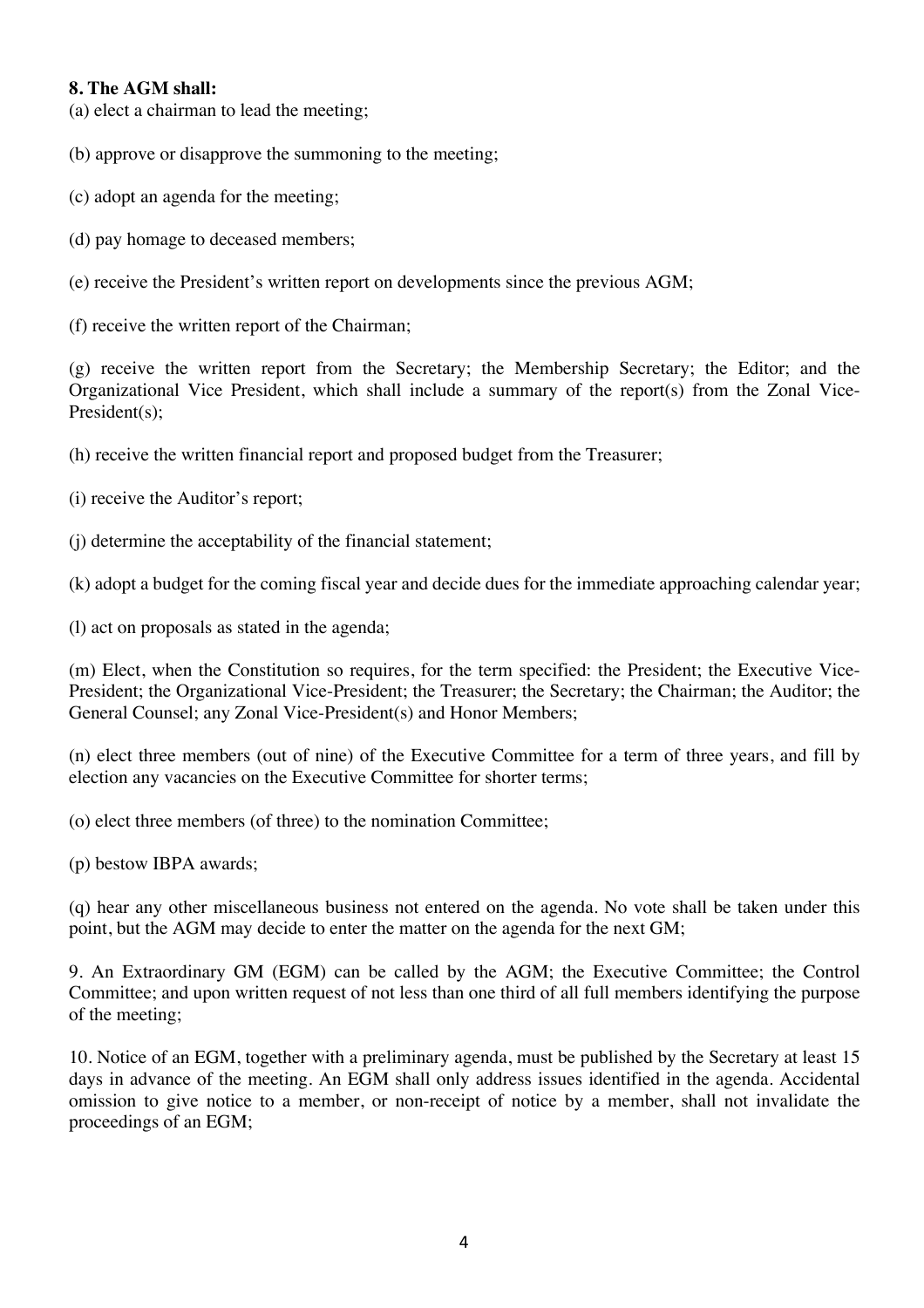# **11. Voting**

(a) Only full members have a vote.

(b) The chairman of the meeting may declare an agenda item out of order for stated reasons. Such declaration may be overruled by a two-thirds vote of those attending the meeting.

#### 11.1 Voting at a physical meeting

The chairman of the meeting will cast proxy vote(s) in accordance with the voter's instructions, provided the member has lodged a proxy with the Secretary at least 8 days before the meeting with instructions how to cast the vote on an item published in the draft agenda. Proxies lodged with the Secretary less than 8 days before the meeting may be accepted at the discretion of the meeting.

Proxies may be revoked by a signed notice to that effect by the member appointing the proxy. Such revocation shall be delivered to the Secretary no later than the day before the meeting. By attending the meeting, a member will automatically invalidate his/her proxy for that portion of the meeting for which the member is present.

Resolutions put to a vote shall be decided by a show of hands, unless a poll is demanded by at least five attending full members. Such poll, if demanded, shall be taken as the chairman of the meeting directs, and must include the proxies held by the chairman of the meeting. In the case of a tie, the President, or in his absence the chairman of the meeting, may cast a tie-breaking vote.

#### 11.2 Voting at a virtual meeting

Voting at virtual meetings is either by instant electronic voting or written ballot.

Ballots shall accompany the agenda for the meeting. Ballots must set forth all proposed actions that require a vote, and include the slate of nominations when an election is part of the agenda. Ballots must provide an opportunity to vote for or against each proposed action.

Members who do not attend the meeting may exercise their voting rights by delivering their ballots to the Secretary no later than two hours before the meeting. A member who has submitted a ballot can revoke it either by a signed notice to that effect delivered to the Secretary no later than two hours before the meeting, or by attending the meeting.

#### 11.3 Voting at a combined virtual and physical meeting

Members present at a physical meeting follow the rules outlined in §8.1, whereas those who do not attend the meeting physically follow the rules stated in 8.2. Electronic and physical voting shall be carried out simultaneously.

#### **VI) THE EXECUTIVE COMMITTEE**

1. Between General Meetings the Executive Committe (EC) is the highest authority of the IBPA. Without prejudice to its other powers the EC shall have the power to manage, conduct, supervise and control the business and activities of the IBPA; and to do all such lawful acts and things as are not by statute, or the Certificate of Incorporation, or this Constitution, or IBPA's bylaws, or regulations adopted by a General Meeting, reserved exclusively to the members.

2. EC meetings are called by the President; or by the Secretary on request of two EC members.

2. Six members constitutes a quorum of the EC. Decisions can be made by vote, poll, or a combination thereof, where each member have one vote.

#### **VII) CODE OF ETHICS**

A member must respect the target of truth in published work, and act in conformity with copyright law. Persistent dishonesty by a member in published material, defamation, or gross copyright infringement, would be cause for reference to an IBPA Disciplinary Proceeding.

A member who is suspended by National Bridge Organisations for cheating in bridge, or convicted of a crime punishable by imprisonment would be subject to discipline on that basis alone.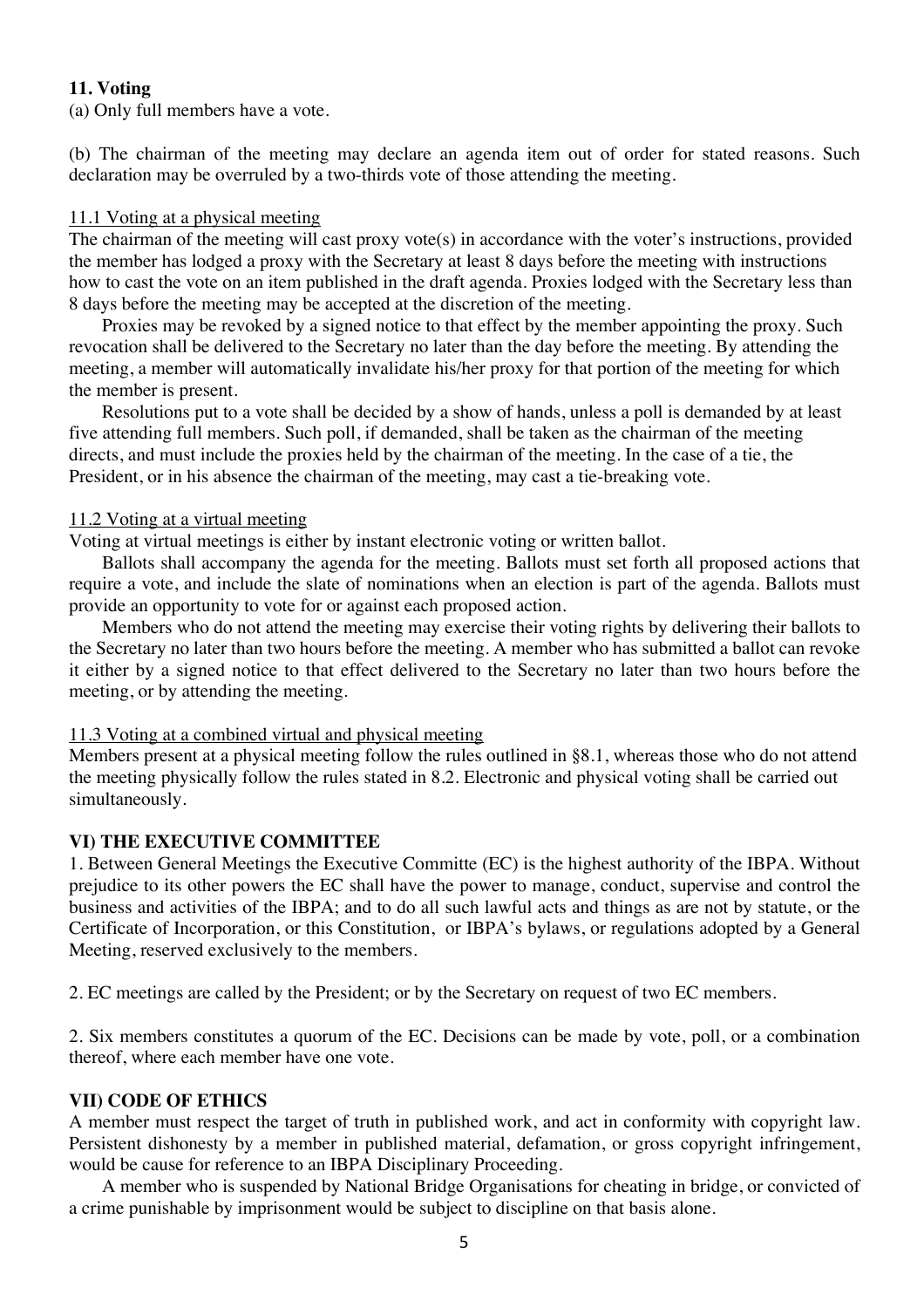Only full members may submit matters for consideration by the CDP. Such reference must be made to the Chairman or President or, if involving both the Chairman and President, to a member of the Executive **Committee** 

# **VIII) DISCIPLINARY PROCEEDINGS**

1. (a) Upon the Executive Committee receiving a written complaint alleging, or (b) upon the Executive Committee's own initiative charging, that a member has conducted himself in such a way as infringes the IBPA's Constitution, the IBPA's code of ethics, or brings the IBPA into disrepute, then the Executive Committee shall appoint an ad hoc Committee on Professional Discipline (CPD).

2. The CPD so appointed shall investigate the matter, and only the matter, complained of. A CPD shall consist of not less than three and no more than seven members. If the CPD consists of five or fewer persons, no two of them shall be from the same National Bridge Organisation (NBO). If the CPD consists of six or seven persons no three of them shall be from the same NBO.

# **3. The CPD shall:**

(a) give notice in writing of its enquiry and the substance of each and every allegation to the member against whom such allegation is made;

(b) have made reasonable efforts to accommodate such member, fix a date and place at which the enquiry into the allegation(s) shall be held following informal, but reasonably fair procedures;

(c) at the enquiry allow such member to defend himself against each allegation and allow him to make a statement of his own case and to call witnesses, but not allow him to be represented, save at the CPD's discretion;

(d) determine the result of each allegation against such member. In its determination the CPD shall seek to be unanimous, but if this is impossible then the determination of the majority shall be the determination of the CPD;

(e) in the event of the CPD finding that an allegation against such member has been established, recommend to the Executive Committee that such member be reprimanded, censured, suspended and/or expelled, summarizing the evidence relied upon and the findings of the CPD.

4. The decision of the CPD shall be communicated both to the Executive Committee and to the charged member promptly after the CPD concludes its deliberations. The Executive Committee may (but need not) consider further written representations by such member concerning the CPD's decision, and any response on behalf of the CPD. Any written representations must be made to the Executive Committee within one month of such member receiving notification of the CPD's decision. The Executive Committee shall, not less than one month, nor more than two months, after receiving written notification of the CPD's decision, either:

(a) ratify such decision or

(b) impose a lesser penalty than that adjudged by the CPD.

5. Such decision of the Executive Committee shall be final and binding on the IBPA and to the charged member. Decisions reached by the Executive Committee may be reached by majority voting, but a member shall only be expelled from membership by the affirmative vote of two-thirds of the Executive Committee members present.

6. The CPD and Executive Committee shall have the right to publish their decisions in the IBPA Bulletin together with the relevant details including the name of the disciplined member.